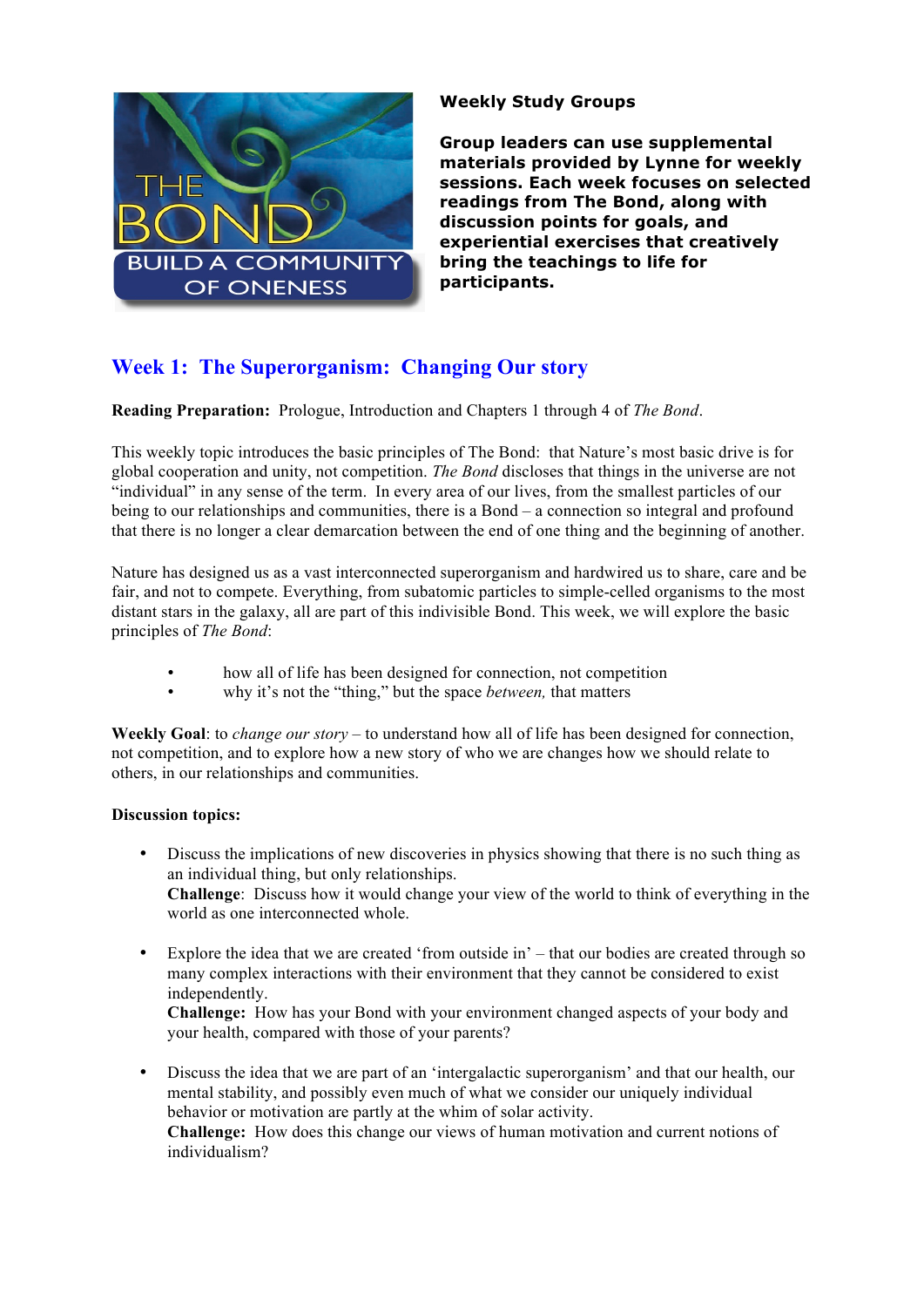- We now understand that we understand the actions of others by simulating the entire experience in our brains via mirror neurons — *as though it were happening to us.*  **Challenge:** How does this knowledge affect our understanding of our own thought processes as a wholly individual process?
- How have ideas about individualism and competition in nature affected our societal structures? How have Darwinian theories permeated our everyday lives? In what areas of your life do you feel competition most acutely? **Challenge:** How would you change societal structures to be more cooperative?

## **Week 2: Born to Belong**

**Reading preparation:** Chapters 5, 6 and 7 of *The Bond*.

Humanity is profoundly tribal; we feel most at home in small clusters in which we are a part of the whole. The need to move beyond the boundaries of ourselves as individuals and to bond with a group is so primordial and necessary to a human being that it remains the key determinant of whether we remain healthy or get ill, even whether we live or die.

**Weekly goal**: To examine why sharing and caring is essential to our good health and explore new ways that we can flourish individually *only* when we move beyond speaking, seeing and relating for just ourselves.

#### **Discussion topics**

Why is the lone-wolf, all-American hero is a perfect candidate for a heart attack?

**Challenge:** Not all heroes in American culture represent striving for an individualistic goal but promote a sense of unity among all people. One example is James Stewart, who plays George Bailey in 'It's a Wonderful Life.' Can you think of others?

• Why is belonging so important to people and 'excessive individuation' so dangerous?

**Challenge:** Remember a time when you were have felt left out or excluded or a member of your group of yours was excluded. Why did it happen? How did it affect you or her/him, emotionally and physically? What could you have done differently to promote greater unity within the group?

• How do bad and good moods of others affect us at home or at work? **Challenge:** This week, observe what happens to your mood and body language when you are in the presence of someone in a bad mood. Write it down and discuss it with the group next week.

What are some examples of how community is the best medicine that we have, even during hard times?

**Challenge:** What new groups can you join this month, or strengthen through becoming more involved with them?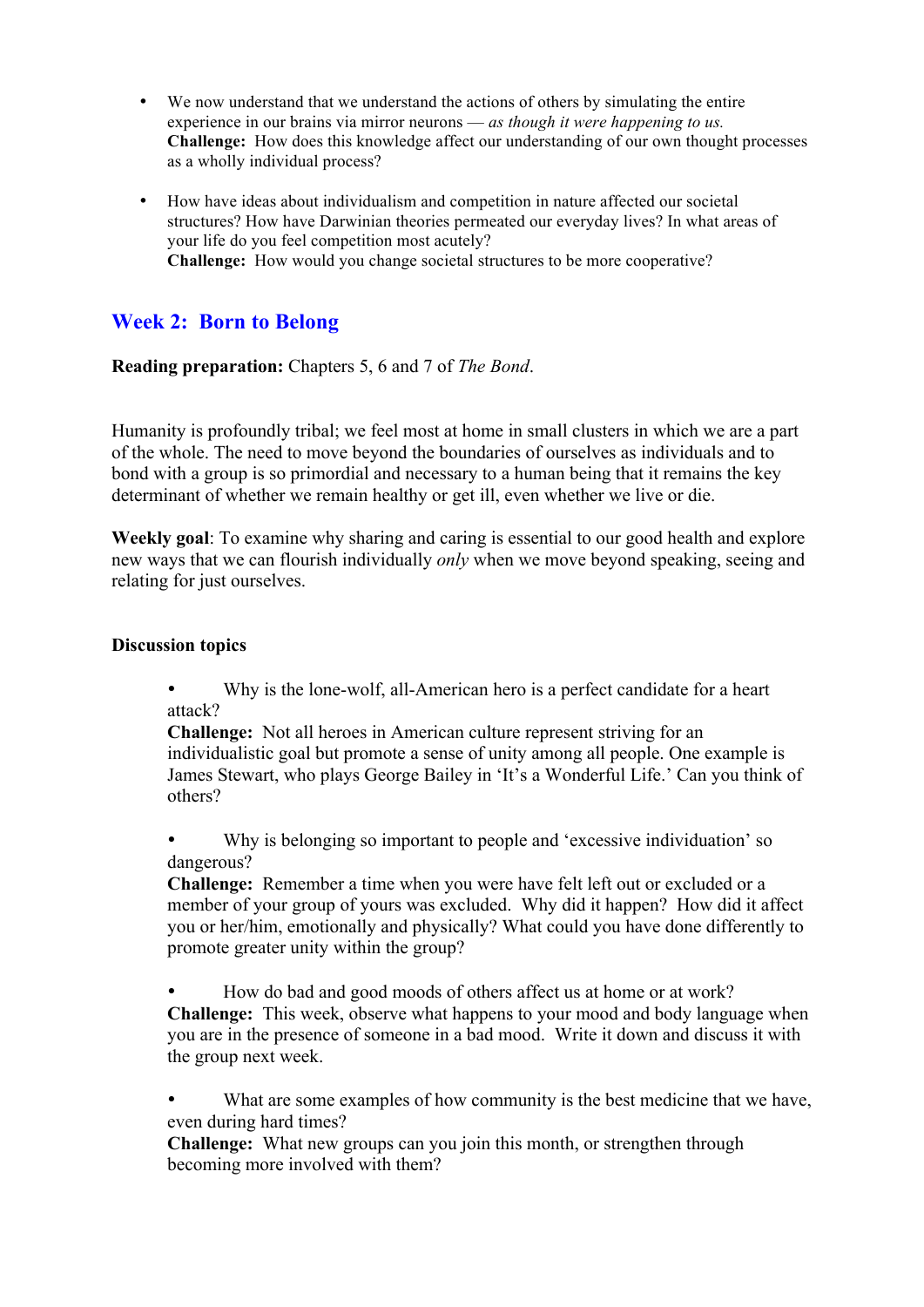We are told that human beings are innately selfish. What new evidence shows the reverse – that we were hardwired to share, care and be fair? **Challenge:** Do something kind or altruistic for someone this week. Monitor what is happening to you, physically and emotionally, when you do

**Group activity**: Decide on three measures each one of you can take to strengthen the closeness of this group.

## **Week 3: The Unifying Effect of Fairness**

**Reading preparation:** Chapter 8 of *The Bond*, plus downloads of *The Fairness Campaign* and *The 10 Fairness Principles* from www.thebond.net.)

Fairness burns deep within the hearts of each and every one of us; neuroscientists have even discovered an "it's not fair" spot in the human brain. Consequently, ideas about fairness appear to be universal. People in most societies and citizens of all political persuasions have ideas about fairness that are surprisingly identical. By 'fair,' most of us mean just reward for just effort and an equal chance for everyone.

### *In our hearts we know what is fair*.

Our survival depends upon our ability to to create a situation of 'just desert' – that we are commensurately rewarded for our efforts (or punished for our wrongdoing) and that each of us are given a turn. The extent to which any local or national community begins to fray relates to a deterioration of a sense of fairness and basic reciprocity.

Nevertheless, fairness is a practice that promotes unity in any community and can be easily restored. Scientific studies shows that in any society, if a culture of turn-taking falls apart with too many taking too much, all it requires is a *small group of individuals committed to strong reciprocity* to re-establish fairness and create a unified and highly cohesive community.

**Weekly goal:** To explore how to re-establish fairness in your life, in your community, your workplace and in your country.

#### **Discussion Points:**

- What is fairness and how is it different from across-the-board sameness or socialism? **Challenge:** Based on your definition of fairness, please identify which current local and national practices are fair and which are unfair. What would you like to change?
- Why is fairness so essential in every community and why does it unite people? **Challenge:** Can you see any association between some of the challenges and problems in your community and fairness or unfairness?
- What happens to the social fabric in nations when there is a large sense of unfairness? **Challenge:** In America (or the country you live in), how have certain unfair practices hurt wealthy and poor alike?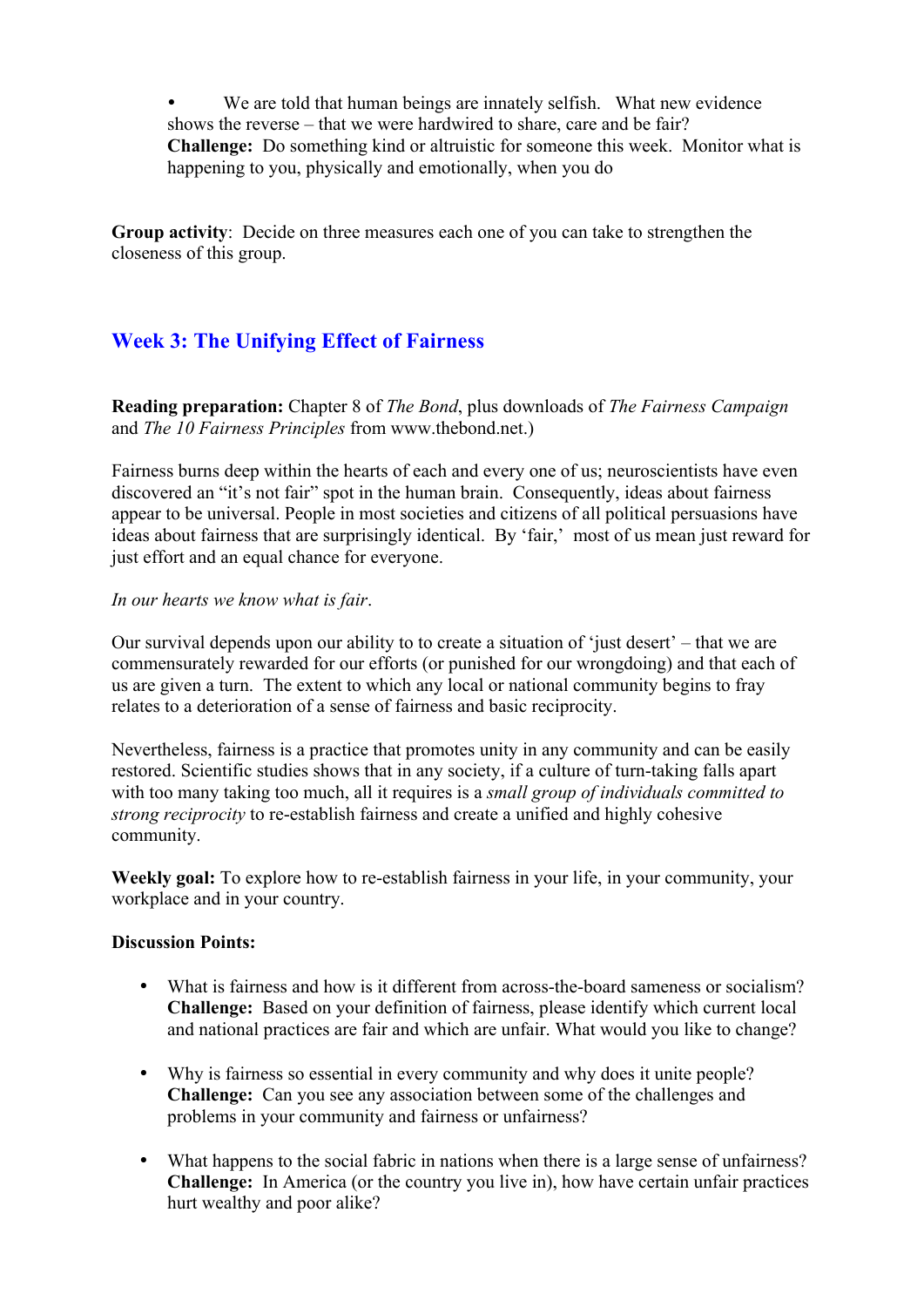• What do you consider unfair in your own life? **Challenge:** What are some ways that you can become a game changer to encourage fairness and fair practices in your workplace, neighborhood or community?

**Weekly Practice:** Learn the 10 Principles of Fairness and come up with a list of ways to apply them at home, in your neighborhood and on the job as a means of strengthening community.

## **Week 4: From 'Me' to 'We': A Slight Shift of Perception Transforms Relationships and Promotes Unity**

### **Reading preparation:** Chapters 9 and 10 of *The Bond*

We like people who are just like we are —who share our own values, our attitudes, our personalities and even our emotional dispositions — and we tend to conflict most with people who are not like us. This tendency to cluster with people who are most like we are only serves to divide us from others by reinforcing our individuality, our sense that our way is the best.

Once we view ourselves as a part of a bigger whole, we begin to act differently toward each other. When we can learn to change our perspective, and offer ourselves as a vehicle of service to the connection, we can easily find the deeper Bond always present and embrace difference within that larger definition of connection.

This week we'll concentrate on learning some relating skills that will enable you offer yourself as a vehicle of service to the pure experience of connection without judgment or prejudice shaped by your thoughts.

**Lesson goal**: To explore techniques of relating that allow you to make deep connections with anyone – even those who disagree with everything you stand for.

**Lesson exercise**: To practice the power of deep truth and candid disclosure in order to promote closeness and unity. During this type of deep sharing, the pull of wholeness builds trust and loosens attachment to entrenched positions.

#### **Discussion Points:**

- How does our Western way of promoting the individual block us from seeing another version of reality? What can survivors of the 2004 Tsunami can teach us about taking a more holistic view of our actions? **Challenge:** Think of some of your actions and how they impact across your community.
- Discuss the art of sawubona and what it means to say to someone else, 'we see you.' **Challenge:** Divide into pairs and repeat 'We see you' and reply with 'We see you, too.' At that moment, vow to do whatever you can to allow your partner to thrive. How does that change your view of the relationship?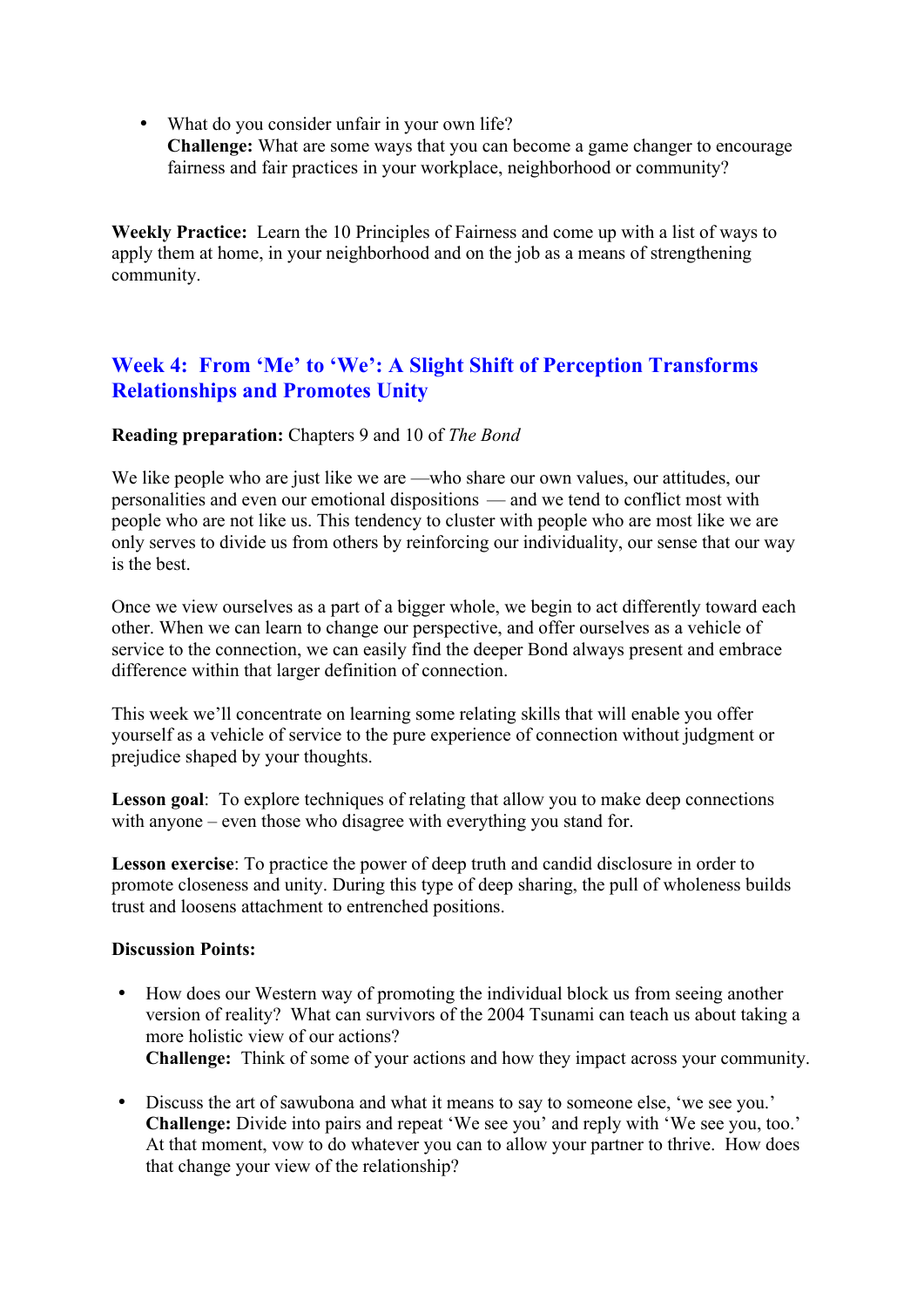- What does the author Lynne McTaggart mean by 'aerial vision'? **Challenge:** Think of a time when you and another person vehemently disagreed on something. What was their version of reality and your version, and what is the 'aerial' truth of both sides?
- Discuss the art of dialogue, how it differs from ordinary discussion, and how it overcame polarization among the pro-life and pro-choice activists in Cambridge, Massachusetts. **Challenge:** Discuss some of the assumptions you make about your version of what's 'real.' How much of it is based on cultural conditioning and belief?
- Why is deep sharing so powerful in relationships? How does it help with forgiveness and re-establishing connection, as it did with a former member of the Hitler youth movement and the daughter of a Holocaust survivor?

**Challenge:** Divide into pairs and practice sharing deeply about things you really care about. What do you notice about how you feel about the other person?

**Weekly Exercise:** In your group, practice having a dialogue about a contentious subject (abortion, the Tea Party, gun control, etc). Remember the rules:

- Don't reach a decision or have a debate
- Take turns speaking don't monologue
- Be alert to your own reactions when something is said you don't agree with
- Be fully present
- Don't judge

## **Week 5: People Who Fire Together Wire Together**

#### **Reading preparation:** Chapter 11 of *The Bond*

This week we use the Robber's Cave Experiment to examine the power of a larger, communal ('superordinate') goal and how it can transform the atmosphere in your neighborhood or office from 'me against them' to 'all of us pulling together.' It may also touch upon the power of the larger goal to revitalize any social situation – in your office or neighborhood – and create a close-knit and cooperative community.

You may also wish to explore specific practices that may turn your community into a communal 'savings' bank, to ease individual worries during hard times and create bonding in the process.

The scientific evidence shows that people who fire together wire together; whenever a group works together for a common goal, the brains of all parties begin to get on the same wavelength — strengthening the bond within the group.

Engaging in sharing and teamwork tends to transcend differences, because it emphasizes the very heart of humanity — *we are all in this together*. Coming together in small groups with a superordinate goal provides a social cohesion beyond money, job or size of property.

Shared activity also creates a ramped-up endorphin release in us, raising pain thresholds, improving individual efforts and ultimately raising our game.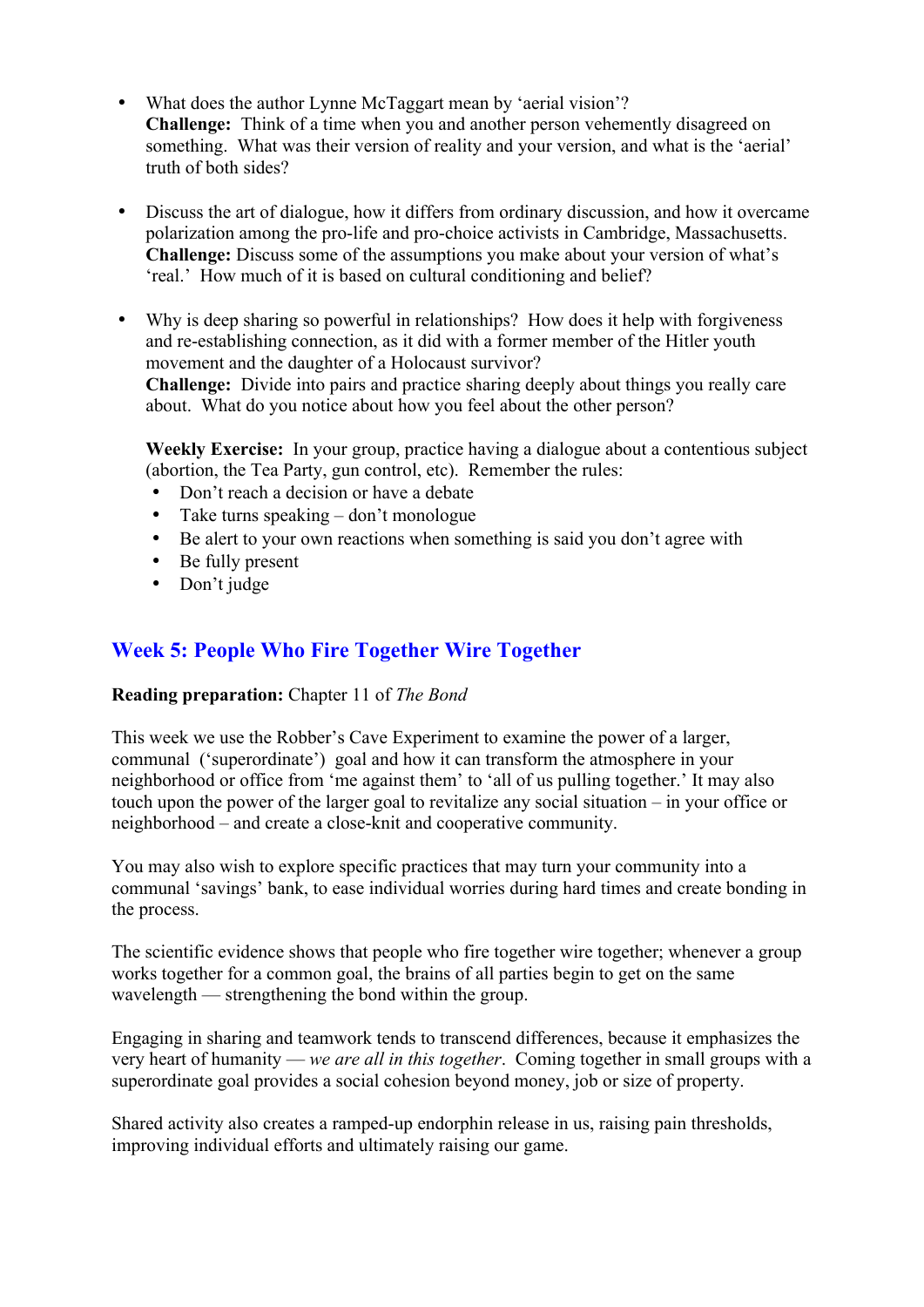### **Discussion topics**

- What are the lessons of the Robber's Cave Experiment for today? **Challenge:** think of a superordinate goal that your group could pursue in your community in order to unite people who are presently polarized.
- Why does a 'superordinate goal' unite people so well? **Challenge:** What practices might you suggest to transform the atmosphere in your office from 'me against them' to 'all of us pulling together'?
- What tips can you gain from the South Africa's rugby and Oxford's rowing teams, the Chilean Miners, the Tailholt experience with their community water pipeline and Nour Hakkim, the Syrian translator, about creating more united community? **Challenge:** Can you think of three communal practices to establish in your neighborhood as a way of making your neighborhood safer, more vibrant – and closer?
- In Okinawa, the Japanese like to handle their money through a 'moai,' turning a trusted set of friends of neighbors into a savings bank. How could we adapt this idea in our neighborhoods? **Challenge:** Think of three ways to create a neighborhood 'savings bank,' to help each other when times are hard. The bank doesn't have to hold money, but can help with back yards or house repair.

**Weekly exercise**: As a group, decide on a specific project in your community about which people of all religious beliefs, cultural backgrounds and political persuasions feel equally passionate. Set up a committee to begin working on getting the project underway. Once you have the basics of the project, organize another committee whose job is to invite people of differing beliefs or cultures to join in the project. Take note of whether working together for a common goal begins to bring you closer together.

## **Week 6: Generosity and Fairness: the Global Game Changer**

This week explores ways that each of you within your group or congregation can become 'spiritual citizens' and transform your own life's purpose from 'me and mine alone' to 'we.' The session should examine how each of us can become a powerful change agent through tiny 'do-something' actions and investigate the extraordinary and infectious power of generosity to transform a business or neighborhood. Simple everyday acts of generosity enable you to become a powerhouse of change, permanently shifting the culture of greed and materialism around you.

## **Reading Preparation:** Chapter 12 of *The Bond*

**Lesson goal**: To explore the extraordinary and infectious power of generosity to create inherent trust in your community or workplace.

## **Discussion topics**

• What are the most important lessons to be learned from the experiences of Nipun Mehta, who who transformed from a classic Silicon Valley 'turk' on a six-figure salary to a global 'game changer' running international CharityFocus?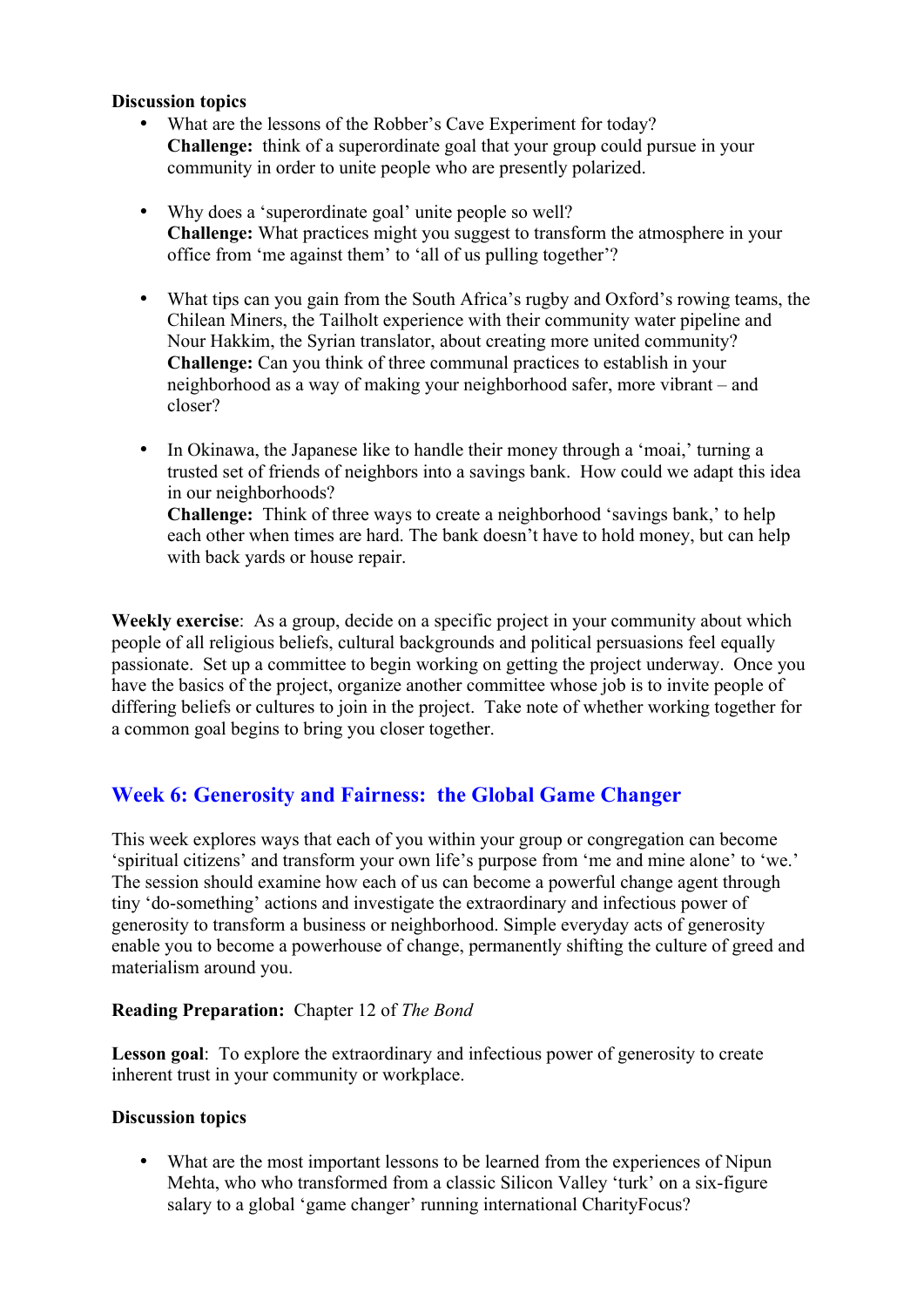**Challenge**: Which are the most important ways that you could become a change agent in your daily life?

- How can each one of us set off a contagion of giving and cooperative behavior in our neighborhood or office? **Challenge**: Think of several ways that you can use generosity as an extraordinary and infectious power to create inherent trust in your neighborhood.
- Describe why one tiny act of kindness a bit of change left in a Coke machine caused a wave of generosity throughout a vast corporation and affected an entire community. What happens to a culture of selfishness in the face of a few 'change agents' who re-establish generosity and reciprocity? **Challenge**: Design several acts you can do that might be able to set off a contagion
- How can partnerships (like the John Lewis Partnership) be used to unite communities? **Challenge**: Can you arrange your project you are currently working on as a partnership with no one in charge?

**Weekly exercise**: Design three specific pay-it-forward actions in your neighborhood, community or workplace that set off a contagion of giving and cooperative behavior. Report back to the group on the results.

## **Week 7: From Local to Global**

of change.

In our final week we examine ways to move from the old zero-sum paradigm (I win, you lose') to the six principles of The Bond ('I win *and* we all win') globally. We also explore the power of designing superordinate goals to connect with and evolve with other groups around the world. This lesson also focuses on the 'Nash Equilibrium' ('What's Best for Me – and the Group') to design goals that promote unity with others from different cultures or belief systems.

This can be illustrated by the story of the mathematician John Nash as portrayed in the movie *A Beautiful Mind* (detailed in chapter 8 of *The Bond*) in which Nash realizes that the Adam Smith model of 'Every Man for Himself' is wrong. The best result is comes, he says, when everyone in the group does what's best for himself . . . *and* the group.

#### **Reading Preparation:** Chapter 8, 11 and 12 of *The Bond*.

**Lesson Goal**: To explore how moving from a paradigm of exclusion (I win-you lose, 'Us vs. Them') to inclusion ('I Win and We All Win,' 'Us + them') offers a powerful tool for connection and to bring these ideas out to the wider community.

### **THE OLD PARADIGM**

- **Life is a zero-sum game (I win-you lose)**
- **What's in it for me**
- **I must win, dominate or be first**
- **I look after my own, period**